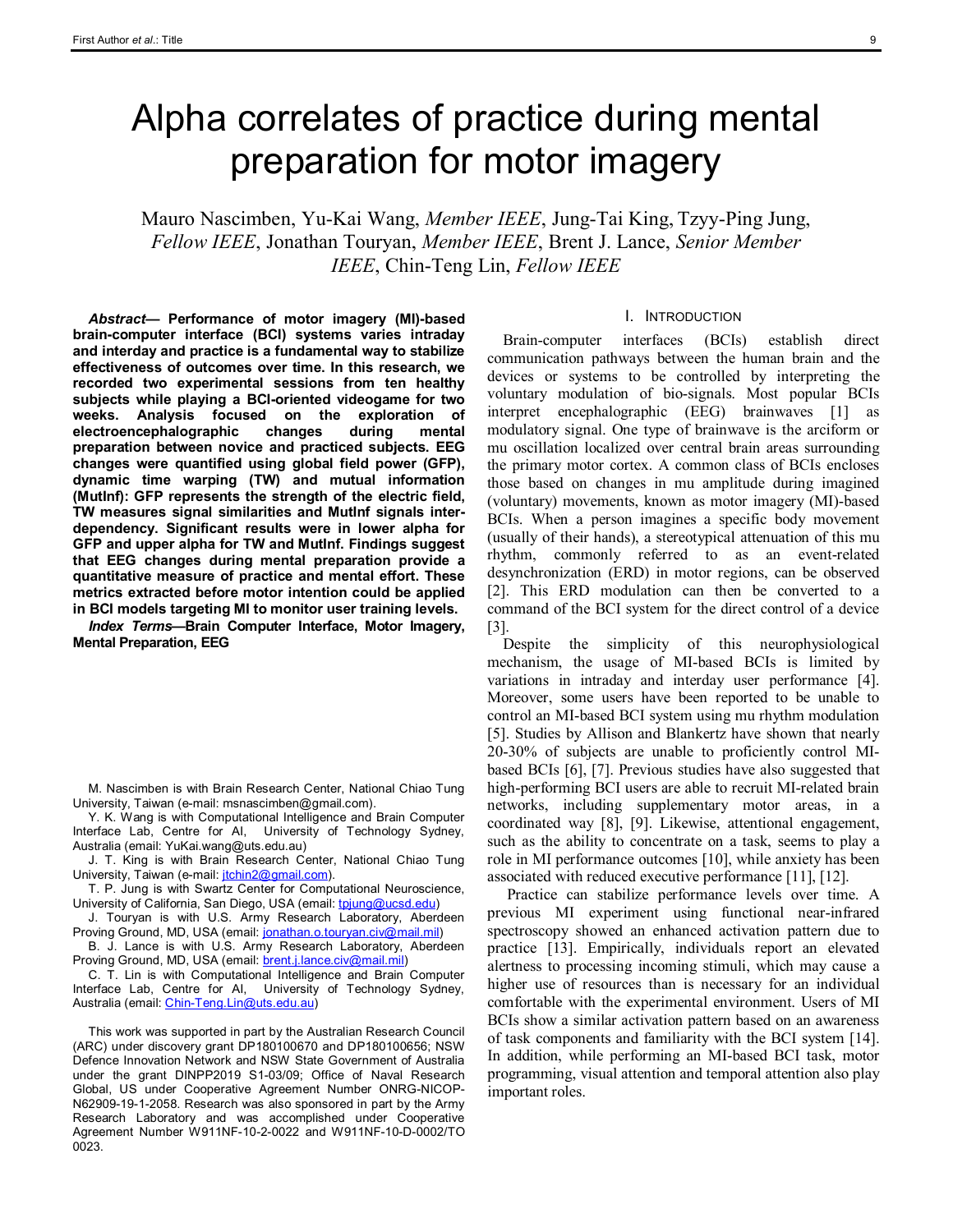#### II. ROLE OF MENTAL PREPARATION

Extensive evidence has shown that there are many similarities between real movements and MI [15]. In fact, imagined motor movements preserve many properties such as the temporal sequence, programming rules, and neurophysiological aspects that are observed in the corresponding real actions [16], [17], [18]. Previous papers have reported that the cognitive processes underlying MI comprise two consecutive phases, mental preparation and movement imagination, for planning and performing a given task, respectively. [19], [20]. Our present interest is focused on finding preconscious EEG signatures of mental practice during mental preparation for MI. Mental practice of acted movements significantly increases the signal amplitudes and performance of the subsequent movement [21], [22]. Maeder et al. [23] formulated the hypothesis that mental preparation could affect MI performance. We build upon these results by exploring the effects of time and practice on mental preparation for MI. The proposed approach compared to previous literature includes frontal and parietal areas due to their involvement in memory and attentional circuits, analyzes induced changes not strictly related to power band modifications and identifies some metrics that could be easily collected as input features for online classification.

# III. EXPERIMENTAL HYPOTHESIS

We assumed that the measured EEG signals would be related to the behavioral performance and attentional fluctuations of mental preparation for performance in the MIbased BCI. As a result, we explored the following hypotheses:

Hypothesis 1: Practice influences intersession alpha activity during the preparatory phase of MI. We explored this hypothesis by performing both intrasession and intersession comparisons of global field power (GFP).

Hypothesis 2: Practice increases the stability of the EEG signal amplitude during the preparatory phase of MI. We explored this hypothesis using time warping (TW) to compare both intrasession and intersession EEG signals. Empirically, an individual that becomes skilled in one task or action achieves maximum certainty on task execution with a minimum requirement of resources. In our case, the dynamics of resources allocated during mental preparation for MI should reflect the dynamics of strategic control of visuospatial attention. In complex visual environments with multiple spatially or temporally distributed sources of information, knowledge and experience on task should converge to an efficient management of incoming stimuli, allowing a disengagement of unnecessary attentional resources. Thus, the dynamics of resource allocation should be reflected in the neurophysiological signal as a function of attention allocation. For example, the amplitude of the N2pc component of eventrelated potentials reflects the level of attention on target stimuli. Similarly, the attention disengagement effect should be statistically interpretable through EEG properties found with TW as a direct consequence of mental practice on signal shape.

Hypothesis 3: Practice decreases interdependence between brain areas during the preparatory phase of motor activity. We explored this hypothesis by comparing mutual information (MutInf) across intrasession and intersession EEG signals. Recently, Bassett et al. [24] stated that with certain activities, such as playing an instrument, the more practiced the tasks, the less integrated and more autonomous motor and visual regions become. A similar specialization could be found during mental preparation through measures of Mutual Information. Specifically, in experienced subjects, we expected more independency between brain areas. In this case, specialization may be one of the steps needed to achieve efficient resource allocation.

In this paper, we explored the intrasession and intersession effects of time on task and practice on mu or alpha (which share the same frequency range) activity during the mental preparation phase of MI across a wide brain area, including frontal and parietal regions. We performed multichannel EEG recordings while participants played a videogame with an embedded MI-based BCI for two 90-minute sessions two weeks apart.

### IV. METHODS

#### *A. Participants*

Ten healthy right-handed male subjects aged 22-27 performed two 90-minute sessions two weeks apart (called novice and practiced sessions). This study was carried out in strict accordance with the recommendations in the Guide for Committee of Laboratory Care and Use of the National Chiao Tung University. Each participant read and signed an informed consent form before the experiment began.

# *B. Experimental design*

The MI literature has suggested that a rich visual representation of the feedback signals (for example, in the form of a videogame) may enhance learning in BCI tasks [25], [26]. In addition, a videogame with engaging graphics stimulates participant attention and increases motivation. In our study, we used BCIGEM [27], which is a game-based scenario with five BCI paradigms. The BCIGEM videogame is a visual puzzle-matching game derived from a popular gemswap saga that is played for 2-3 minutes. At the end of each gem-swap round, participants were asked to perform the designed MI BCI paradigm. The sequence of gem-swap and MI task was repeated for 1.5 hours to collect multiple MI trials ("Game sequence" in Supplementary Materials). For this experiment, we configured BCIGEM for open-loop data collection with offline analysis. This study only analyzed brain activity correlated to mental preparation during BCIGEM MI task execution.

During the MI phase, participants had to imagine a hand movement related to the goal of the task. When a battery appeared in the center of the screen, subjects had to imagine a hand movement pushing the battery towards the robot on the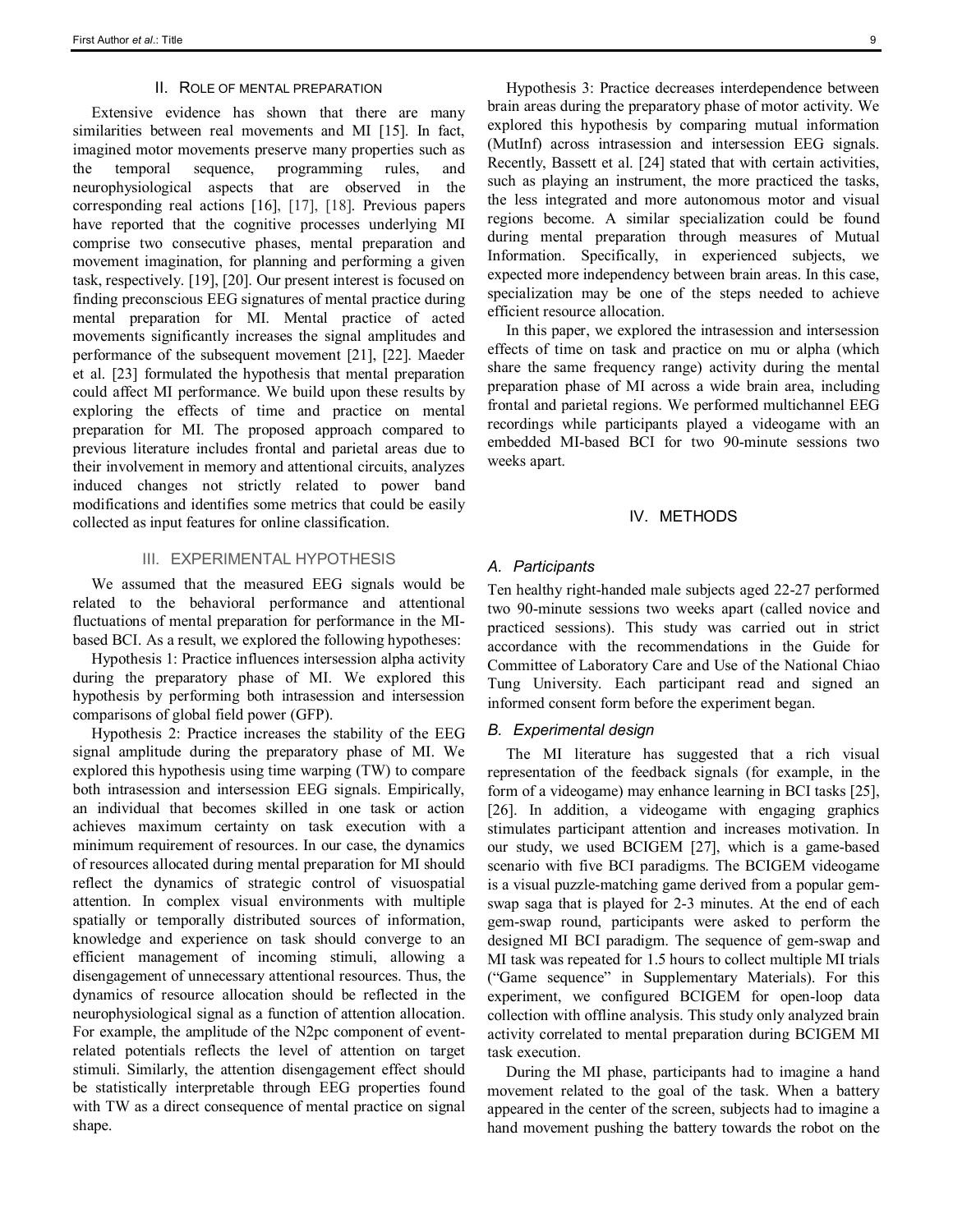left to boost their stamina. Likewise, when a bomb appeared in the center of the screen, an imagined right-handed movement was needed to throw it at the alien on the right side of the screen. Prior to this MI procedure, a preparatory video was shown where a crane at the top of the screen grabs the battery or the bomb, initiating the task. The time elapsing between the on-screen appearance and initial movement of the crane (to grab the battery or the bomb) was one second. We considered this phase to be the mental preparation for MI because participants needed to recognize the battery or the bomb and prepare their strategy for completing this stage of the game ("Epoch Description" in Suppl. Mat.). Throughout gameplay, EEG recordings were collected with a 32 AgCl electrode cap (10-20 electrode position system) and acquired with a Neuro Scan NuAmps<sup>TM</sup> device. The sampling rate was set to 500 Hz with contact impedance below 5 k $\Omega$  and the extracephalic reference electrode placed on the mastoids. The experiment was carried out in a soundproof room. In the interval between the two experimental sessions (novice and practiced), the same subjects practiced the BCI videogame for one hour every day for two weeks.



Fig. 1. Experimental schema: two datasets were recorded (BCI videogame with novice subjects and BCI videogame with the same subjects after practice).

# *C. Pre-processing*

For compatibility with previous studies, we used a mental preparation window of 1000 ms before MI like in [23]. The mental preparation epoch was selected at time 0 from the onscreen appearance to  $+1$  s when the crane grabbed the battery or the bomb. The voltage of the EEG traces was normalized between 0 and 1 (feature scaling) and averaged across 10 epochs of each experimental condition. All recordings were visually inspected to remove artifacts, and traces were rereferenced using the common average mode. Lastly, brain potentials were filtered with a two-way least-squares finite impulse response (FIR) in alpha sub-bands. Filter order was calculated according to sampling frequency and bandwidth. Preprocessing resulted in four files, each representing an experimental condition: 'novice dataset at the beginning of gameplay' (i.e., NDB), 'novice dataset at the end of gameplay' (i.e., NDE), 'practiced dataset at the beginning of gameplay' (i.e., PDB), 'practiced dataset at the end of gameplay' (i.e., PDE) (Fig. 1).

In the current study, we divided the 8-12 Hz range of the mu rhythm [28] into two sub-bands of 8-10 Hz (low alpha/mu) and 10-12 Hz (high alpha/mu). For the rest of this paper, the terms 'upper alpha/mu' and 'lower alpha/mu' will be abbreviated to 'lower alpha' and 'upper alpha', meaning the sub-bands 8-10 Hz and 10-12 Hz, respectively.

#### *D. Statistical analysis*

MATLAB, including the EEGLAB toolbox [29], and SPSS software were used for the analysis. Statistical tests were performed with a significance level of  $\alpha$ =0.05. Kolmogorov-Smirnov Z test (K.S.), Mann-Whitney U (M.W. U) and Wilcoxon signed-rank (W) were mainly applied for the statistical tests ("Note on Statistical tests" in Suppl. Mat.). Nonparametric tests were selected because they are distribution free. When assumptions of common parametric tests, such as normality distribution or sphericity in ANOVA, were met, parametric tests were also included.

#### *E. Practice evaluation*

To measure the overall performance, we prepared an MIspecific assignment before the participants played the BCIGEM videogame. Subjects were instructed to imagine a brief hand movement (epoch length of 4 s considering one second of baseline) in the direction of an arrow shown on the screen (at 0 s time, 10 trials of MI right/10 trials of MI left). One cross was displayed at the center of the screen as an attentional cue 1 s before the arrow appeared. The time between two continuous MI trials was randomized. Each trial was analyzed in the 8-30 Hz band over 21 electrodes. A spatial filter was designed according to the Common Spatial Pattern (CSP) algorithm [30] and applied to the time series to determine the left and right MI movements in combination with the linear discriminant analysis (LDA) classifier [31]. The percentage of error of imagined movements (correct left or right minus imagined left or right)/correct left or right, declined between the two datasets: novice mean left/right: 35.3±2.3%, practiced mean left/right: 27.6±0.7%. A twosample t-test showed the significance of this difference (diff=7.7 SE= $0.76$  p< $0.001$ ). As intended, this preliminary evaluation proved that practice affected the MI ability of participants. A lower number of trials could explain some small differences in accuracy results from literature findings for naïve MI users [32].

# *F. GFP*

To address Hypothesis 1, we explored the neural response strength using GFP [33], which is a reference independent measure that results in a waveform expressed in µV as a function of time. GFP can be calculated for each time point and provide instantaneous information on EEG potentials of an electrode montage. A high GFP can be interpreted as a modulation of synchronously activated generators across experimental conditions.

An analysis was conducted to investigate GFP in different brain regions under the four experimental conditions. To evaluate not only the primary motor areas but also regions surrounding the primary motor cortex, 15 electrodes (F3, Fz,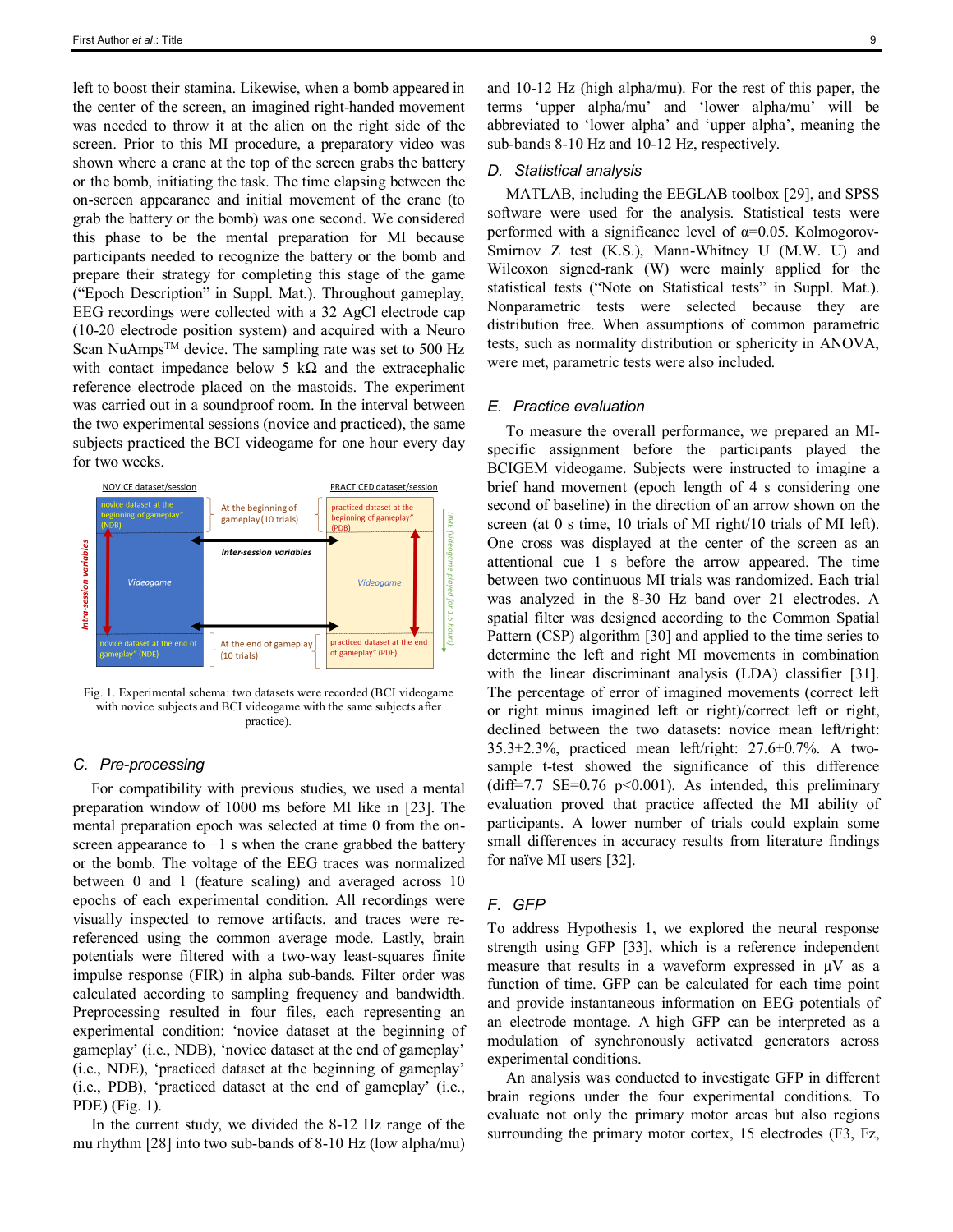F4, FC3, FCz, FC4, C3, Cz, C4, CP3, CP4, CPz, P3, P4, Pz) were included in the analysis and grouped in five areas of interest:

- Frontal (F): F3, Fz and F4;
- Fronto-Central (FC): FC3, FCz, and FC4;
- Central (C): C3, Cz, and C4;
- Centro-parietal (CP): CP3, CPz, and CP4;
- Parietal (P): P3, Pz, and P4.

Frontal and Parietal electrodes were also added for their role in GO/NOGO tasks [34, 35] when subjects plan a motor action or they inhibit it. The GFP resulted in a matrix of locations (5) x conditions (4) x time. The length of the temporal epoch for GFP calculation could be the whole mental preparation epoch (1 s) or subintervals of it (200 or 100 ms). Due to the additional property of GFP, subintervals of the whole epoch can be used to increase value density without introducing distortions in results.

#### *G. Dynamic TW*

To address Hypothesis 2, we compared the temporal characteristics of the EEG signals in every channel using dynamic TW. The usual method for comparing the evolution of data values over time is cross-correlation. In our case, we preferred a moment-by-moment measure of signal similarity, as the evolution of relevant neural signals during practice could imply that the same response would be elicited at different time points. Therefore, we used the dynamic TW algorithm to estimate dynamic correlations during the time course of the experiment and preserve the signal affinity between conditions. Dynamic TW was calculated in both the lower and upper alpha/mu intrasession sub-bands for each of the 15 electrodes. TW was computed by normalizing the length of the optimal warping path method: TW decreases when signals are similar.

#### *H. Mutual Information*

To investigate Hypothesis 3, we examined MutInf as a medium to compare the statistical properties of EEG signals. The normalized MutInf values of the fifteen electrodes were scored.

MutInf compares the statistical properties of two signals and quantifies the amount of information shared between them. MutInf is a dimensionless quantity: the higher the MutInf between two signals, the more information they contain and the more likely it is that the two signals are related.

#### V. RESULTS

Instead of an active process of imagined movement, motor preparation for MI represents the activation of neural circuits associated with premovement changes or planning. We divided the following Results section into three sub-sections evaluating the outcome of each statistical descriptor.

#### *A. GFP*

To evaluate Hypothesis 1, the whole-epoch GFP was analyzed

(descriptive statistics are shown in Tables 1 and 2) using the W test to identify both intrasession and intersession macroscopic regional scalp differences. We found significantly lower intrasession alpha differences in both the novice and practiced datasets (M.W. U novice: Z=-2.023 p<0.05, practiced:  $Z = -2.402$  p<0.05). A decrease in GFP was found after practicing.

Table 1 GFP values in lower alpha (whole epoch)

|        | <b>NDB</b> | <b>NDE</b> | <b>PDB</b> | <b>PDE</b> |
|--------|------------|------------|------------|------------|
| F      | 101.60     | 100.79     | 107.01     | 80.94      |
| FC     | 111.52     | 83.48      | 112.77     | 80.35      |
| C      | 156.40     | 92.12      | 95.46      | 81.41      |
| CP     | 193.72     | 154.11     | 145.19     | 103.10     |
| P      | 179.42     | 175.37     | 133.20     | 88.67      |
| Mean   | 148.53     | 121.18     | 118.73     | 86.89      |
| Std    | 40.71      | 40.93      | 20.14      | 9.67       |
| Median | 156.40     | 100.79     | 112.77     | 81.41      |

Table 2

|  | GFP values in upper alpha (whole epoch) |
|--|-----------------------------------------|
|  |                                         |

| $\sigma$ . The contract of the contract $\sigma$ is the contract of $\sigma$ |            |            |            |            |
|------------------------------------------------------------------------------|------------|------------|------------|------------|
|                                                                              | <b>NDB</b> | <b>NDE</b> | <b>PDB</b> | <b>PDE</b> |
| F                                                                            | 79.70      | 89.57      | 115.53     | 92.61      |
| FC                                                                           | 74.89      | 77.98      | 107.19     | 100.98     |
| C                                                                            | 128.62     | 99.84      | 103.51     | 98.03      |
| CP                                                                           | 133.01     | 155.62     | 150.15     | 131.32     |
| P                                                                            | 107.20     | 184.01     | 150.94     | 161.42     |
| Mean                                                                         | 104.68     | 121.41     | 125.46     | 116.87     |
| Std                                                                          | 26.89      | 45.97      | 23.30      | 29.11      |
| Median                                                                       | 107.20     | 99.84      | 115.53     | 100.98     |

The following analysis was centered on the lower alpha frequencies due to the significant results of GFP changes in this frequency range. For lower alpha activation, envelopes of maximal GFP values revealed that GFP decayed over the time course of whole experiment. This behavior is summarized in the boxplot diagrams of Fig. 2.

Fig. 2. Boxplot of maximal GFP values (y-axis) over experiment time course in lower alpha. The four experimental conditions are on the X-axis.

These GFP results showed that practice decreased GFP in lower alpha across sessions. To explore the GFP variations in more detail, values were recomputed and analyzed in time blocks of 100 ms and tested for normality with the Shapiro-Wilk test. Not all time sequences were normally distributed;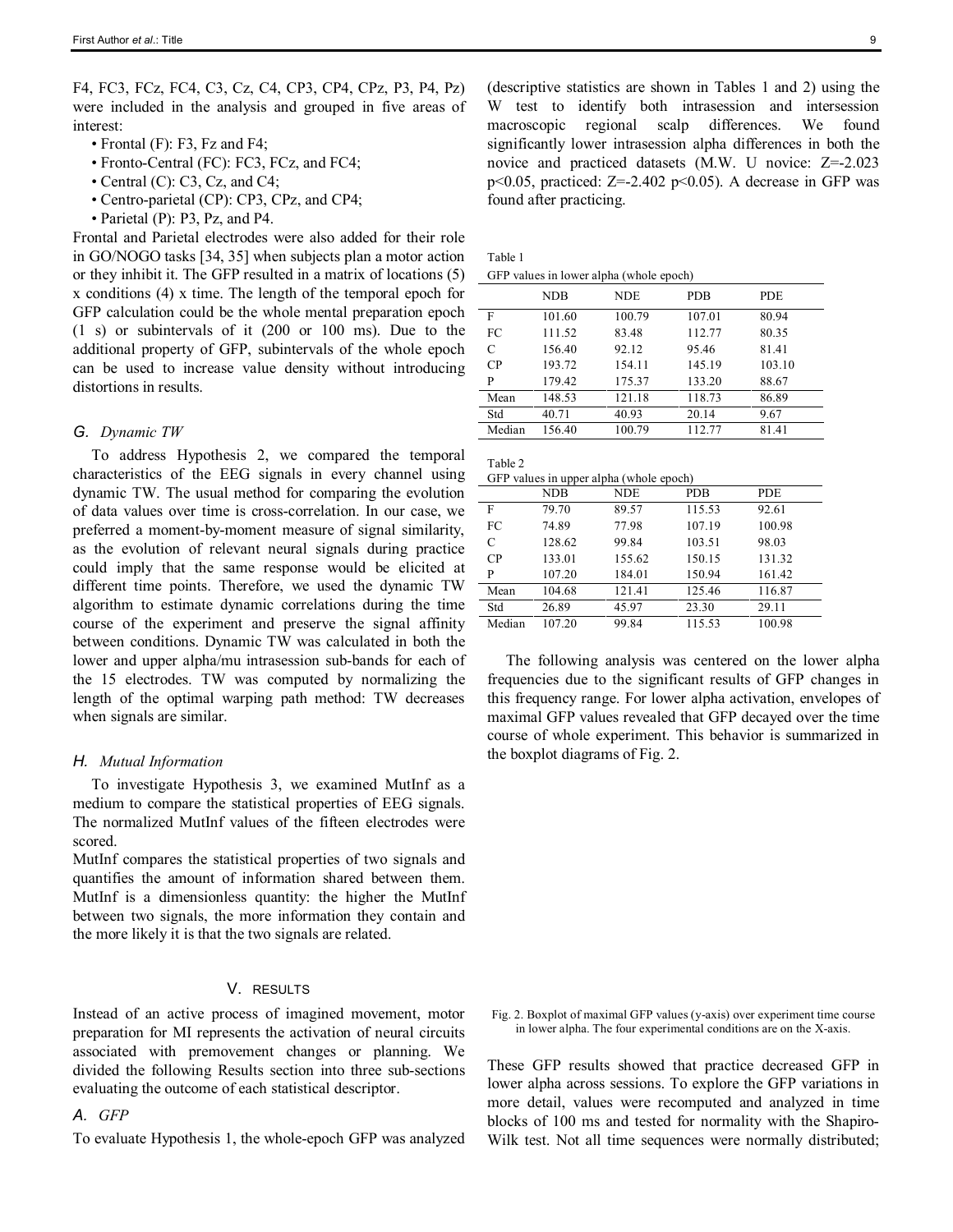therefore, we used the M.W. U test. The novice dataset (NDB-NDE) and practiced dataset (PDB-PDE) showed significant intrasession variations (novice: Z=-2.502 p=0.012, practiced:  $Z=-3.254$  p=0.001). We explored the changes in the human brain during continuous performance of an MI-based BCI task considering practice and time on task as two separate phenomena. The intrasession difference in GFP could be related to a time-on-task phenomenon related to the mental fatigue associated with playing the videogame for one hour and half. However, M.W. U showed also significant intersession variations between the novice and practiced datasets at the beginning (NDB-PDB) of video gameplay (Z=- 2.558, p=0.011). In this case, the difference between NDB and PDB evaluates the practice effect excluding mental fatigue.

Altogether, these variations can be conceptualized by the probability density function (PDF; Fig. 3) that portrays a scenario in which GFP peak values decrease during the experiment. Here, each PDF was created by summing the smoothed individual probability density curve for each data value every 100 ms. In this case, not normalized values are displayed. Fig. 4 summarizes variations in GFP, showing that GFP values were negatively correlated with performance on the MI-based BCI task. The probability distribution of GFP amplitude became higher and narrower, while the mean of the PDF decreased as a consequence of MI-based BCI usage.

Fig. 3. Probability density functions describing GFP values (x axis) in lower alpha across the four experimental conditions. Note that the mean and standard deviation of the PDF both decrease with increased practice.

Considering all brain areas, lower alpha GFP values mainly decay in central and posterior regions, suggesting a possible connection with parietal areas elaborating attentional processes (Fig. 4) related to mental preparation. A previous study on well-trained athletes stated that their optimal performance, compared to non-athletes, involves lower cortical activation in alpha sub-bands over centro-parietal sites [36], similarly to our GFP regional outcomes.

Regarding Hypothesis 1, we confirmed that practice affects intersession variables of mental preparation, while intrasession effects could be more easily explained with a time-on-task effect or mental fatigue. This isn't in contrast with previous literature because EEG alpha band shares modifications for different kind of mental activities [37] ranging from 'idling' to active cognitive processes, including motor training [38] and mental fatigue [39].

# *B. Dynamic TW and MutInf*

TW and MutInf analysis techniques were applied on the same 15 scalp electrodes used for the GFP studies. Further analysis was mainly carried out between intersession changes on the same electrode set. Features between the novice and practiced datasets averaged over electrodes are shown as the mean and standard deviation in 200 ms time blocks (low alpha in Table 3 and high alpha in Table 4 with single electrode data available in Suppl. Mat.). The normality of the distribution was tested using the Shapiro-Wilk test, showing a normal distribution in only one of the five time sequences (practiced dataset TW: W=0.876, p<0.001, df=75). Therefore, we applied nonparametric statistical calculations such as the M.W. U test. A significant difference during all epochs was found between the novice and practiced dataset in upper alpha band TW values (Z=-5.268, p<0.000) and MutInf (Z=-3.035, p=0.002). In lower alpha, normality was found for TW values in both datasets (novice: W=0.931, p=0.001, df=75, practiced: W=0.905,  $p<0.001$ , df=75), and a two-sample t-test was applied (Levene test for equality of variances F=1.594, p>0.05, t(148)=2.226, p=0.028), while the nonnormal distribution of MutInf suggested that M.W. U should be applied again ( $Z=1.366$ ,  $p>0.05$ ). Here, the TW results were significant in both sub-bands, but the MutInf in the lower alpha band was not. These findings suggest that practice influences similarity in both alpha sub-bands and dependency in the upper alpha signals over motor programming and visuoattentional-related cerebral areas. According to Hypothesis 2, practice stabilized the similarity between the PDB and PDE signals, thus decreasing the TW values between the novice and practiced datasets.

Table 3

| Lower alpha: dynamic TW and MutInf averaged over electrodes |  |
|-------------------------------------------------------------|--|
|-------------------------------------------------------------|--|

| Time      | TW                |                   | MutInf            |                   |
|-----------|-------------------|-------------------|-------------------|-------------------|
|           | Novice            | Practiced         | Novice            | Practiced         |
| $0-200ms$ | $0.029 \pm 0.022$ | $0.027 \pm 0.014$ | $4.029 \pm 0.322$ | $3.937\pm0.292$   |
| 200-400ms | $0.030 \pm 0.022$ | $0.024 \pm 0.018$ | $4.046 \pm 0.235$ | $4.054\pm0.359$   |
| 400-600ms | $0.047 \pm 0.025$ | $0.023 \pm 0.016$ | $3.968 \pm 0.265$ | $4.125 \pm 0.258$ |
| 600-800ms | $0.036 \pm 0.016$ | $0.033 \pm 0.019$ | $4.066 \pm 0.196$ | $4.160\pm0.365$   |
|           |                   |                   |                   |                   |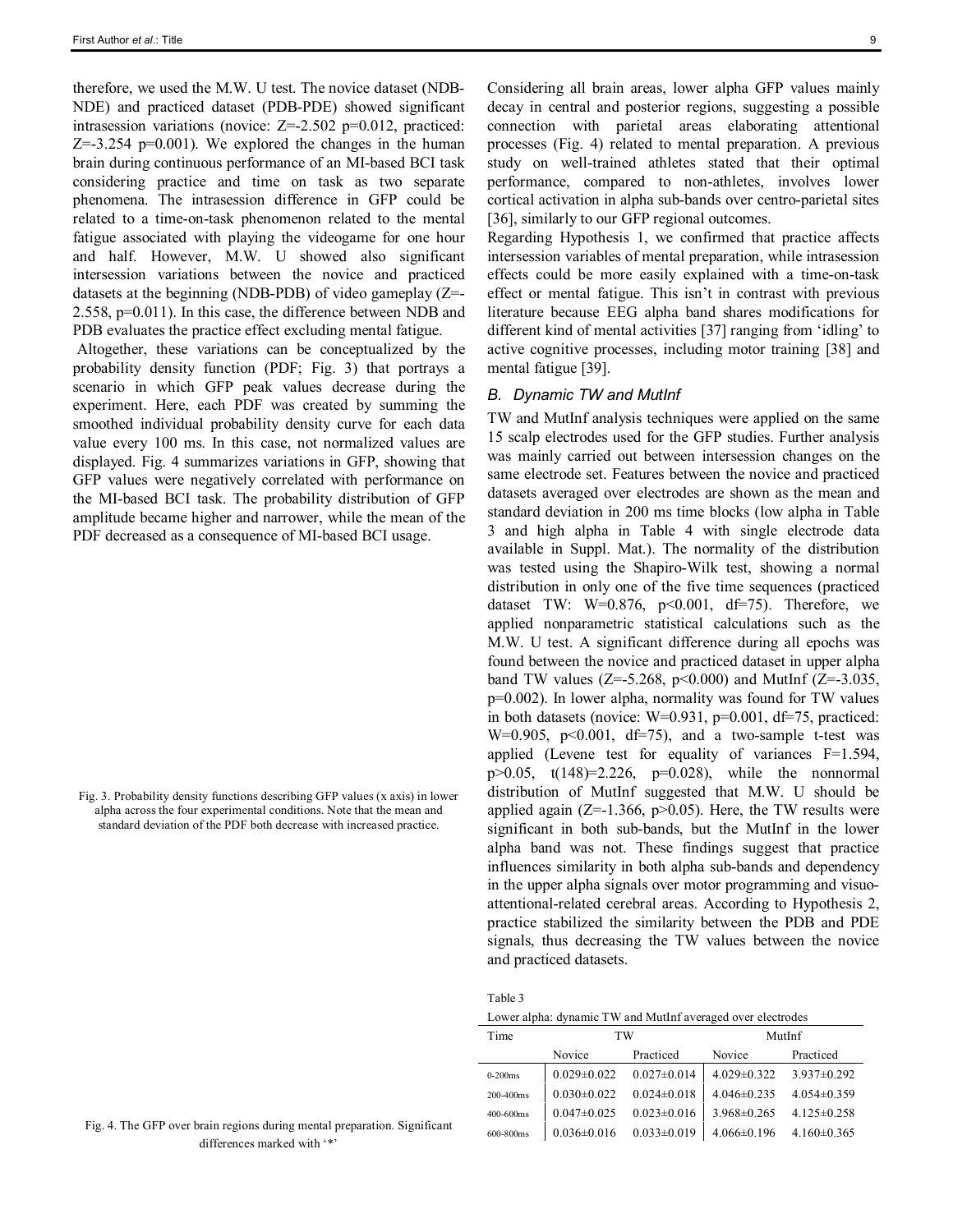|         | $800-1000$ ms $\begin{bmatrix} 0.020 \pm 0.011 & 0.017 \pm 0.021 \end{bmatrix}$ 3.926 $\pm$ 0.322 4.062 $\pm$ 0.267 |  |  |
|---------|---------------------------------------------------------------------------------------------------------------------|--|--|
| Table 4 |                                                                                                                     |  |  |

Upper alpha: dynamic TW and MutInf averaged over electrodes

| Time       | TW                |                   | MutInf            |                   |
|------------|-------------------|-------------------|-------------------|-------------------|
|            | Novice            | Practiced         | Novice            | Practiced         |
| $0-200ms$  | $0.036 \pm 0.017$ | $0.018 \pm 0.011$ | $4.304 \pm 0.207$ | $4.173 \pm 0.293$ |
| 200-400ms  | $0.044 \pm 0.017$ | $0.028 \pm 0.018$ | $4.276 \pm 0.300$ | $4.103\pm0.321$   |
| 400-600ms  | $0.030 \pm 0.013$ | $0.025 \pm 0.014$ | $4.173 \pm 0.279$ | $4.170\pm0.216$   |
| 600-800ms  | $0.028 \pm 0.013$ | $0.022 \pm 0.024$ | $4.254\pm0.335$   | $4.126\pm0.211$   |
| 800-1000ms | $0.037 \pm 0.012$ | $0.014 \pm 0.016$ | $4.287 \pm 0.272$ | $4.033 \pm 0.305$ |

Regarding Hypothesis 3, the findings in the upper alpha subbans suggest an increased independency with more evident changes in PDB-PDE than in NDB-NDE. To build a bivariate model for jointly portraying TW and the simultaneous MutInf changes evoked by mental practice, we focused on the upper alpha band, where both TW and MutInf changes were statistically significant. In the upper alpha band, changes during motor programming for imagined movement were restricted to the FC3, FC4, FCz, C3, C4, Cz, CP3, CP4, and CPz electrodes with values extracted every 200 ms during each epoch. These electrodes cover an area strictly surrounding the primary motor cortex. Table 5 presents descriptive statistics of the TW and MutInf data used in the following statistical analysis.

Table 5

|       | Descriptive statistics of TW and MutInf over 9 channels |                            |
|-------|---------------------------------------------------------|----------------------------|
| Upper | TW (mean $\pm$ st dev)                                  | MutInf (mean $\pm$ st dev) |

| ----<br>alpha |                   |                 |
|---------------|-------------------|-----------------|
| Novice        | $0.034\pm0.015$   | $4.236\pm0.267$ |
| dataset       |                   |                 |
| Practiced     | $0.022 \pm 0.017$ | $4.063\pm0.269$ |
| dataset       |                   |                 |

The W test on the selected subset of electrodes in upper alpha was significant (TW Z=-3.138 p=0.002, MutInf Z=-3.121 p=0.002), as were other nonparametric tests (TW: K.S. Z=1.897, p=0.001; M.W. U Z=-3.7, p<0.000; MutInf: K.S. Z=1.897, p=0.001; M.W. U Z=-2.954, p=0.003). The linear relationship between corresponding pairs of TW and MutInf values was significant in both the novice  $(F= 107.6882)$  $p<0.000$ ) and practiced (F= 39.2101  $p<0.000$ ) datasets. Both datasets successfully passed Box's test of equality of covariance matrices (M=0.7955, F(3)= 0.7759, p>0.05). For the bivariate analysis, we applied both the Hotelling  $T^2$  test  $(\text{related } T^2 = 19.2189, F(2,43) = 9.3911, p = 0.0004,$ independent  $T^2 = 20.4224$ ,  $F(2,87)= 10.0951$ ,  $p= 0.0001$ ) and multivariate ANOVA ( $X^2$ = 18.1567 df=2 p= 0.0001, lambda= 0.8116, with homogeneity of variances confirmed by Levene test). Our statistical findings suggest that experience jointly influenced similarity and dependence in motor-related areas in upper alpha (Fig. 5).

Confirming our hypothesis, we found that the TW results were easily related to practice, which should cause increased similarity between signals highlighted by a TW decrease. However, for MutInf, an explanation of the practice effect was less obvious. As TW is unaffected by phase, we analyzed the phase of the signals as a possible explanation of increased independency in the practiced dataset with decreased values of MutInf. Instantaneous phase shifts inside the upper alpha band between the novice and practiced data sets were calculated in support of this idea by applying the Hilbert transformation on the signals from both datasets over FC3, FCz, FC4, C3, Cz, C4, CP3, CP4, and CPz. The phase angle difference was extracted from the output of the Hilbert transformation. Phase differences were more sustained in the practiced datasets: 71% of the epoch points in the intersession signals of practice datasets had a higher instantaneous phase difference than those of novice datasets. These results are indicative of decreased interdependence between signals in the practiced condition.



Fig 5. Single channel data of MutInf and TW during 1s of mental preparation

#### VI. DISCUSSION

The results show that our task manipulated induced changes in both lower and upper alpha/mu activities. The lower alpha/mu and upper alpha/mu are distinguished by their different roles in motor imagination [40]. Lower alpha/mu over central and parietal regions seems to be associated with general motor behavior, while upper alpha/mu desynchronizations are related to specific motor tasks [41]. In our work, we observed modulation in lower alpha/mu GFP, whereas the upper alpha/mu sub-band exhibited changes in both TW and MutInf before motor imagination ("Mathematical formulas" in Suppl. Mat.). Thus, we deduced that during mental preparation, we can identify two primary effects: 1) decreased GFP in lower alpha is positively correlated with the level of practice (intersession changes), and 2) upper alpha exhibits an inverse proportional relationship in TW-MutInf, with increased TW and decreased MutInf associated with practice.

"Intra-day" and "inter-day" variations are mainly a problem for BCI classifiers targeting MI because they reduce the performance of the BCI system. In the present paper we propose a way to extract three features from "mental preparation before MI" that could be useful in future works to compensate the "inter-day" and "intra-day" effect on BCIs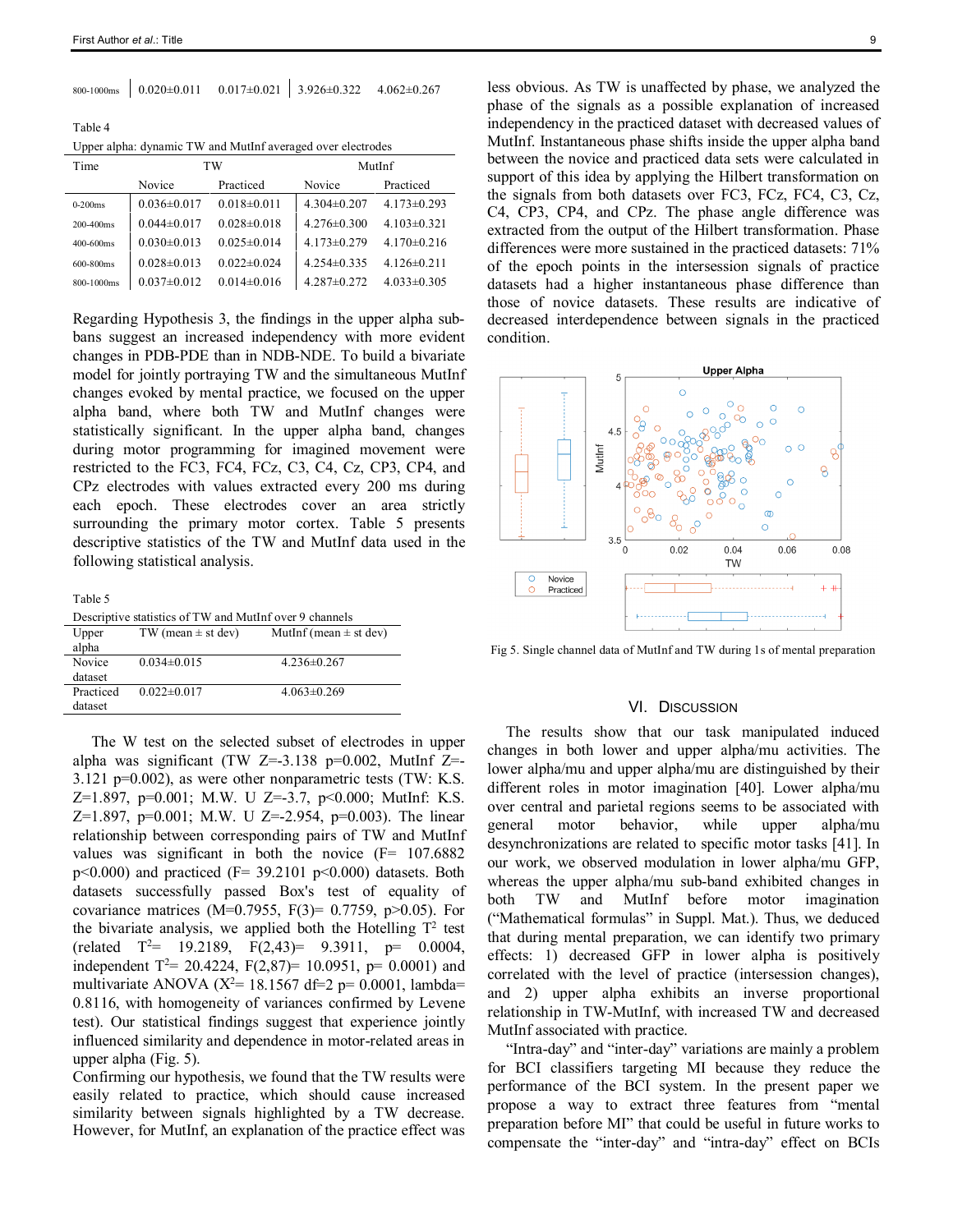working on MI. Features extracted from mental preparation could be used to determine the level of practice in the attempt to compensate "intra-day" (for example mental fatigue) or "inter-day" (for example changes in the ability to focus on the task due to psychological or physiological factors) variations. Authors of [4] provide a brief review of "intra-day" and "inter-day" factors affecting MI.

# *A. Observed changes in brain activations induced by practice*

Previous studies have reported the roles of the lower and upper alpha bands not only in hand movements but also in attentional demands. Lower alpha has been associated with temporal attention when subjects prioritize the processing of certain task-relevant stimulus features to produce efficient behavior [42]. During the experiment, the appearance of the battery/bomb and the time taken by the crane to reach that object elicit the deployment of visual-attentional resources to specific brain areas that code the relevant feature of the scene [43] and [44], which enhances the speed or efficiency of the processes involved in the task. Intersession GFP decay could be related to this attentional process. For example, initially subjects pay attentional efforts to learn the structure of the videogame. The decrease in attentional resources deployed for learning results in reduced synchronization in the lower alpha band. In fact, the decreased GFP could be the consequence of a desynchronization in lower alpha. As shown in Fig. 4, we also found a more relevant effect in lower alpha over CP areas, which is compatible with the observations in cortical areas in recent literature [45]. A double role of the temporal orientation of attention in visual and motor programming has already been shown [46], which fits our hypothesis on the interaction of these two roles during mental preparation. In lower alpha, temporal attention in preparation for a general motor behavior should be modulated by practice, as stated in Hypothesis 1, where we theorized that practice could influence intersession alpha activity during the MI preparatory phase. However, we also observed modulations in the alpha band (intrasession) that could be related to how attention is conditioned by mental fatigue during long gameplay. This outcome could be explained by the fact that attention and mental fatigue distribute the same correlates in alpha band [47].

The similarity of the signals across alpha bands was greater in the practiced than in the novice dataset, providing some information about the task-specific motor system. Theoretically, after practice, subjects are better able to handle the MI-based task during the experimental situation: their stress level is low, and they have a high level of performance without wasting cognitive resources. Efficiency is reached when areas become specialized in one duty, deactivating unnecessary zones and stabilizing their activation pattern. This observation is in accordance with Hypothesis 2, which proposed that practice increases EEG signal amplitude stability during the MI preparatory phase.

Fig. 6. Ideal 3D feature space collecting experimental results on mental preparation. The black ellipsoid encloses the 1.5 standard deviation values is the novice dataset, and the red ellipsoid encloses that in the practiced dataset.

However, the MutInf results found in upper alpha could reflect a different concept. The amount of information that is 'shared' or 'mutual' in a neural sequence is based on the concept of entropy. This degree of relatedness between signals can be interpreted as the quantity of information that survives after 90 minutes of BCI usage. Decreased values of MutInf mean increased independence in practiced dataset values

(Hypothesis 3: practice decreases interdependence between brain areas during the preparatory phase of motor activity).

Moreover, prominent MutInf changes between datasets in the left hemisphere could be explained by the role of this hemisphere in temporal attention rather than in spatial attention. In [48], hemispheric asymmetries were reported with preferential right and left parietal activation for spatial and temporal attention, respectively. Practicing motor gestures generates mechanisms of cortical plasticity [49], and asymmetries can also provide an index of these alterations for mental preparation. For example, in [50] authors stated the possibility of modifications in the distribution of visuospatial attention caused by training in professional athletes. Practice could enhance skill acquisition, leading to an increased lateralization of attentional networks with increased signal independency [24]. Fronto-parietal attentional networks related to orienting follow a bilateral dorsal pathway in the brain. Skill acquisition could change the activation of these routes with a hemispheric prevalence, leading to a lateralized specialization. Thus, MutInf could be another correlate of temporal attention, similar to our hypothesis for GFP in lower alpha. We could link this observation with Hypotheses 2 and 3, asserting that practice increases signal stability (shape of the evoked brainwaves or similarity obtained by TW) while simultaneously decreasing interdependence (reflected by signal phase changes through MutInf).

# *B. Possible future application: practice level detection in BCIs*

Many studies have investigated the neural correlates of perceptual performance and enhancing cognitive performance in athletes by examining practice effects using classic psychological paradigms with reaction times, EEG or evoked neurophysiological signals in go/no-go tasks [51], [52], [53]. In our paradigm, we used a video game in the form of a BCI, and we propose ways in which our findings can be applied in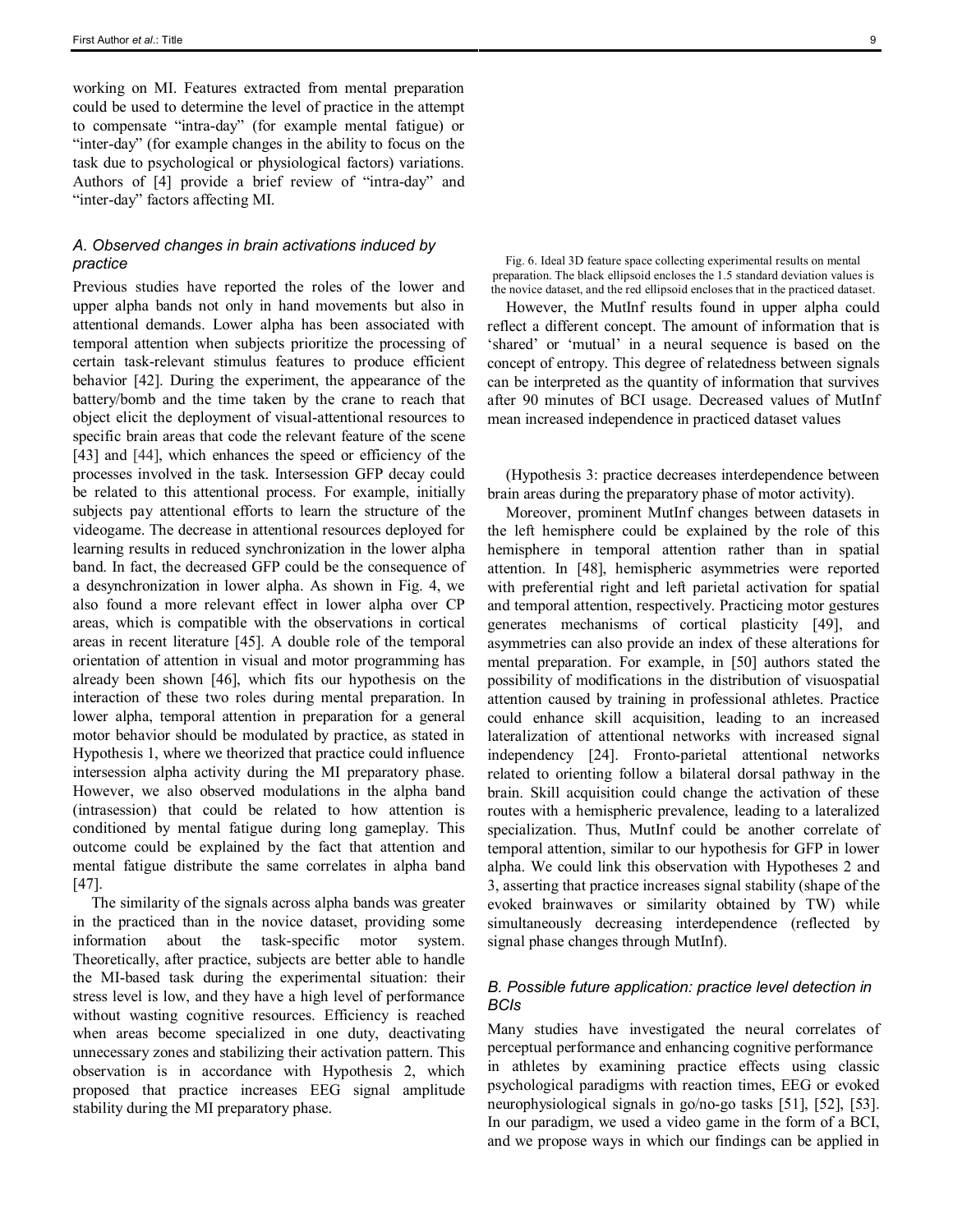this field. One potential future application could be developing a machine learning-based model for detecting the level of practice during the mental preparation phase in an MI task. To simulate this theoretical concept, we collected GFP values over five regions in the lower alpha and TW/MutInf over nine electrodes every 200 ms (adding Pz to provide a matrix of the same length as that for GFP). In this way, a 3D feature space representing mental practice could recognize the novicepracticed separation line (Fig. 6) and share data with the main MI algorithm about the subjective practice level. Mental preparation could be used as a secondary BCI providing feedback or supporting a main MI algorithm targeting sensory-motor rhythms. In this configuration a hybrid BCI including mental preparation could provide more evidence regarding the practice level reached by the MI BCI user. Moreover, during intra-session recordings, such hybrid BCI could monitor the mental state of the user and its task-related modifications. For example, in case of mental fatigue detection it could send a feedback signal to the user suggesting to take a break. Latter case could be achieved calculating GFP while combination of GFP together with TW and MutInf could be used for user practice level detection.

#### VII. CONCLUSION

Mental preparation changes over time provide a quantitative measure of practice and mental effort via EEG recordings. Practicing an MI task involves motor-related areas surrounding the motor cortex and the attentional networks that connect these areas. We proposed that practice-induced changes in the alpha band during mental preparation could be schematized as an efficient resource allocation model.

This model processes the incoming inputs and manages assets in a manner that supports the brain's strategic goals, reducing energy losses and optimizing the time factor. Intersession decreases in GFP and increases in signal similarity may reflect this energy-saving mode. Conversely, decreases in dependency might indicate the increased specialization of task-related brain areas. These findings identify some brain signatures of the MI-based BCI learning effect in the mental preparation phase. In the future, these outcomes could be included in a broad framework of an hybrid BCI to quantify the level of experience gained and stabilize performance, enabling each user to have a training duration fitted to his or her neurophysiological parameters.

In this paper, we found that, under the theory of the allocation of resources, practice results in a decrease in lower alpha GFP associated with changes in attentional resources. We also observed changes in the upper alpha TW-MutInf bivariate relationship, which we interpret as a more direct practice effect on neural signal shape. The present study could be considered a pilot experiment for future investigations. We are also conscious of some limitations in this study, such as the number of participants and the absence of a control group. However, as a secondary BCI algorithm supporting a main BCI classifier targeting sensory-motor rhythms, we think that mental preparation could support and improve efficiency of the main MI BCI. With this article, we hope to open a discussion on the role of the proposed EEG variables over extended brain areas during mental preparation before MI.

#### **REFERENCES**

[1] Wolpaw, J. R., Birbaumer, N., McFarland, D. J., Pfurtscheller, G., & Vaughan, T. M. (2002). Brain–computer interfaces for communication and control. Clinical neurophysiology, 113(6), 767-791.

[2] Pfurtscheller, G., & Neuper, C. (1997). Motor imagery activates primary sensorimotor area in humans. Neuroscience Letters, 239(2), 65-68.

[3] Pfurtscheller, G., & Da Silva, F. L. (1999). Event-related EEG/MEG synchronization and desynchronization: Basic principles. Clinical Neurophysiology, 110(11), 1842-1857.

[4] Ahn, Minkyu, and Sung Chan Jun. "Performance variation in motor imagery brain–computer interface: A brief review." Journal of neuroscience methods 243 (2015): 103-110.

[5] Blankertz, B., Sannelli, C., Halder, S., Hammer, E. M., Kübler, A., Müller, K. R., ... & Dickhaus, T. (2010). Neurophysiological predictor of mu-based BCI performance. NeuroImage, 51(4), 1303-1309.

[6] Allison, B. Z., & Neuper, C. (2010). Could anyone use a BCI? In D. S. Tan & A. Nijholt (Eds.) Brain-Computer Interfaces: Applying our Minds to Human-Computer Interaction, pp. 35-54, London: Springer.

[7] Blankertz, B., Sanelli, C., Halder, S., Hammer, E., Kübler, A., Müller, K. R., ... & Dickhaus, T. (2009). Predicting BCI performance to study BCI illiteracy. BMC Neuroscience, 10(Suppl 1), P84.

[8] Guillot, A., Collet, C., Nguyen, V. A., Malouin, F., Richards, C., & Doyon, J. (2008). Functional neuroanatomical networks associated with expertise in motor imagery. NeuroImage, 41(4), 1471-1483.

[9] Halder, S., Agorastos, D., Veit, R., Hammer, E. M., Lee, S., Varkuti, B., ... & Kübler, A. (2011). Neural mechanisms of brain–computer interface control. NeuroImage, 55(4), 1779-1790.

[10] Hammer, E. M., Halder, S., Blankertz, B., Sannelli, C., Dickhaus, T., Kleih, S., ... & Kübler, A. (2012). Psychological predictors of mu-BCI performance. Biological Psychology, 89(1), 80-86.

[11] Burde, W., & Blankertz, B. (2006). Is the locus of control of reinforcement a predictor of brain-computer interface performance?. In Proceedings of the 3rd International Brain-Computer Interface Workshop and Training Course, vol. 2006, 108-109

[12] Schupp HT, Junghöfer M, Weike AI, Hamm AO. Attention and emotion: An ERP analysis of facilitated emotional stimulus processing. Neuroreport: For Rapid Communication of Neuroscience Research. 2003;14(8):1107–1110. [13] Kaiser, V., Bauernfeind, G., Kreilinger, A., Kaufmann, T., Kübler, A.,

Neuper, C., & Müller-Putz, G. R. (2014). Cortical effects of user training in a motor imagery based brain–computer interface measured by fNIRS and EEG. Neuroimage, 85, 432-444.

[14] Witte M, Kober SE, Ninaus M, Neuper C, Wood G. Control beliefs can predict the ability to up-regulate sensorimotor rhythm during neurofeedback training. Frontiers in human neuroscience. 2013; 7.

[15] Kranczioch, C., Mathews, S., Dean, P. J., & Sterr, A. (2009). On the equivalence of executed and imagined movements: evidence from lateralized motor and nonmotor potentials. Human Brain Mapping, 30(10), 3275-3286.

[16] Jeannerod, M. (1994). The representing brain: Neural correlates of motor intention and imagery. Behavioral and Brain Sciences, 17, 187-245.

[17] Decety, J., & Jeannerod, M. (1995). L'imagerie mentale et son substrat neurologique. Revue Neurologique, 151, 474-479.

[18] Decety, J. (1996). Neural representations for action. Reviews in the Neurosciences, 7, 285-297.

[19] Cunnington, R., Windischberger, C., & Moser, E. (2005). Premovement activity of the pre-supplementary motor area and the readiness for action: Studies of time-resolved event-related functional MRI. Human Movement Science, 24(5), 644-656.

[20] Thoenissen, D., Zilles, K., & Toni, I. (2002). Differential involvement of parietal and precentral regions in movement preparation and motor intention. The Journal of Neuroscience, 22(20), 9024-9034.

[21] Biddle, S. J. (1985). Mental preparation, mental practice and strength tasks: a need for clarification. Journal of sports sciences, 3(1), 67-74.

[22] Landers, D. M. (1983). The effects of mental practice on motor skill learning and performance: A meta-analysis. Journal of sport psychology, 5(1). [23] Maeder, C. L., Sannelli, C., Haufe, S., & Blankertz, B. (2012). Prestimulus sensorimotor rhythms influence brain–computer interface classification performance. IEEE Transactions on Neural Systems and Rehabilitation Engineering, 20(5), 653-662.